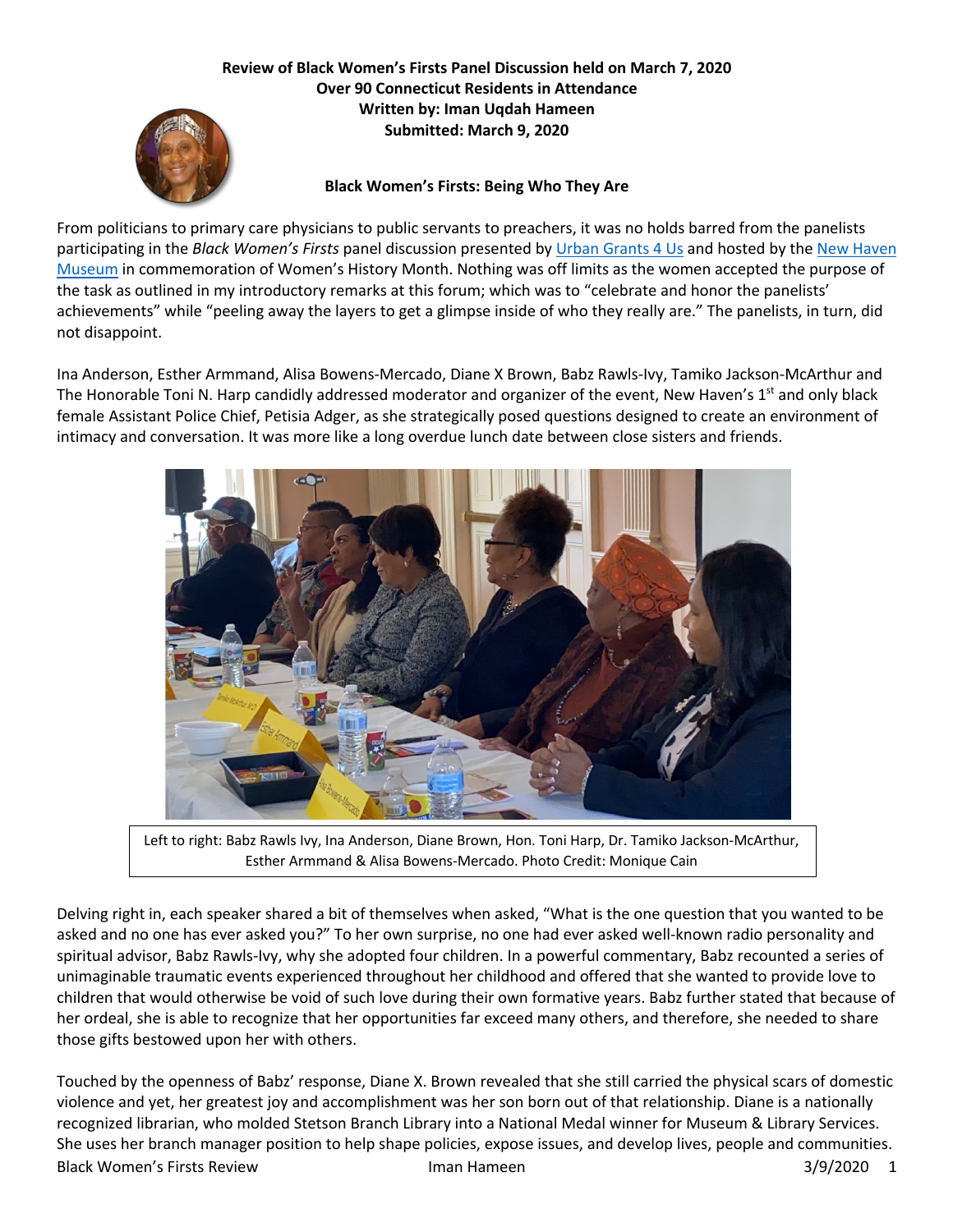Expectedly, professional trials were outlined by speaker after speaker. In Diane's case, her trial was the constant dismissal of her as a "real librarian" by patrons that frequented the downtown main library reference desk. In those instances, she would gladly refer the patron to other librarians as she was content in "knowing who I am and did not have the need to prove it to anyone else."

Dr. Tamiko Jackson-McArthur, acclaimed pediatrician and New Haven Board of Education member, related her experience when seeking employment in New Haven. Tamiko disclosed that, "I applied everywhere. No one would hire me…but my father, Milt Jackson, did not allow that." Milt Jackson traveled to St. Raphael's Hospital with Tamiko's resume in hand and made the hospital's administration hire the qualified Tamiko. Tamiko asserted that the unspoken rule was to hire in-house, "but they needed me." Consequently, she was hired by the hospital and because of her father's love and support, she's will always retain the use of her father's surname.

Esther Armmand, policy analyst, alder and president of Sojourner Truth Democratic Committee shared gems of wisdom and support from her strong, silent father. When a racial epithet was used to degrade Esther's father, he reminded her that, "it is not what people call you, it is what you answer to." Esther's mother, too, patiently guided her, never lecturing and always listening.

When the questioning shifted to the "lonely path women of stature take and the loss of friends because of success," the Honorable Mayor Toni Harp (who was met with a standing ovation when introduced as the first African American female mayor of New Haven, CT), related that her journey started as a ward member, ward secretary, alderwoman and then state senator. When she initially considered taking this journey, no one supported her, not even her husband. Toni, however, was not deterred and pronounced, "so what if no one sees you as you see yourself. Be who you are." Toni stepped out anyway, and with a big smile, facetiously declared, "and the rest is history."

Ina Anderson boldly proclaimed that when she saw that her firefighter brother had different hours from the usual 9-5, she wanted that job. Ina broke down doors and overcame obstacles to be the first and only black female firefighter in Bridgeport, CT in 1994; a department that had only 8 women when she joined. During the Q & A session, Tiffany Williams, a millennial audience member and Ina's daughter, pronounced in a question posed to the panelists that, "we are women first, then black women second." The overall audience objected lovingly to this characterization. Ina, however, responded in a good-humored manner, "Let me be clear. That is my child. I will do everything to defend her." Ina then expounded on her belief that God made different races and that being a woman is separate from that.

Representing the Generation X population, Alisa Bowen-Mercado delineated her life experiences and the unconventional twists she took. She started in her family's general contracting business; an industry dominated by males. Early on, Alisa let it be known that she wanted to work in construction and did so for 13 years. However, on a trip to Puerto Rico, she "saw people performing a dance called Salsa." Alisa took one lesson and soon thereafter opened her own school which is now celebrating its 20<sup>th</sup> year anniversary. Later, while at a beer festival, she noticed that there was an absence of black beer distributors. Upon research, she discovered that the brewing industry revenues were approximately \$114.2 billion a year. Needless to say, Alisa set out to start her own business, in yet, another male dominated industry. Rhythm Brewing Co. is now the 1<sup>st</sup> African American female operated brewery in CT and the 4<sup>th</sup> African American female operated brewery in the US. She opined that no matter how old you may be, "whatever you do, have passion for it."

The panelists' overall counsel to the attendees was to take the risk of confronting your fears head on, because when we don't face our own fears, we run the risk of self-sabotage.

This panel exchange evidenced not only that these women are multi-dimensional, Type A personalities, firsts and trailblazers in their respective fields, but represented who they are as individuals, as black women and as women. A part 2 of this event is certainly warranted.

Of note: Elder Janette Parker, former CT 95<sup>th</sup> District State Representative and widow of the CT State Treasurer, the late Hank Parker, was unable to attend due to illness but was warmly acknowledged.